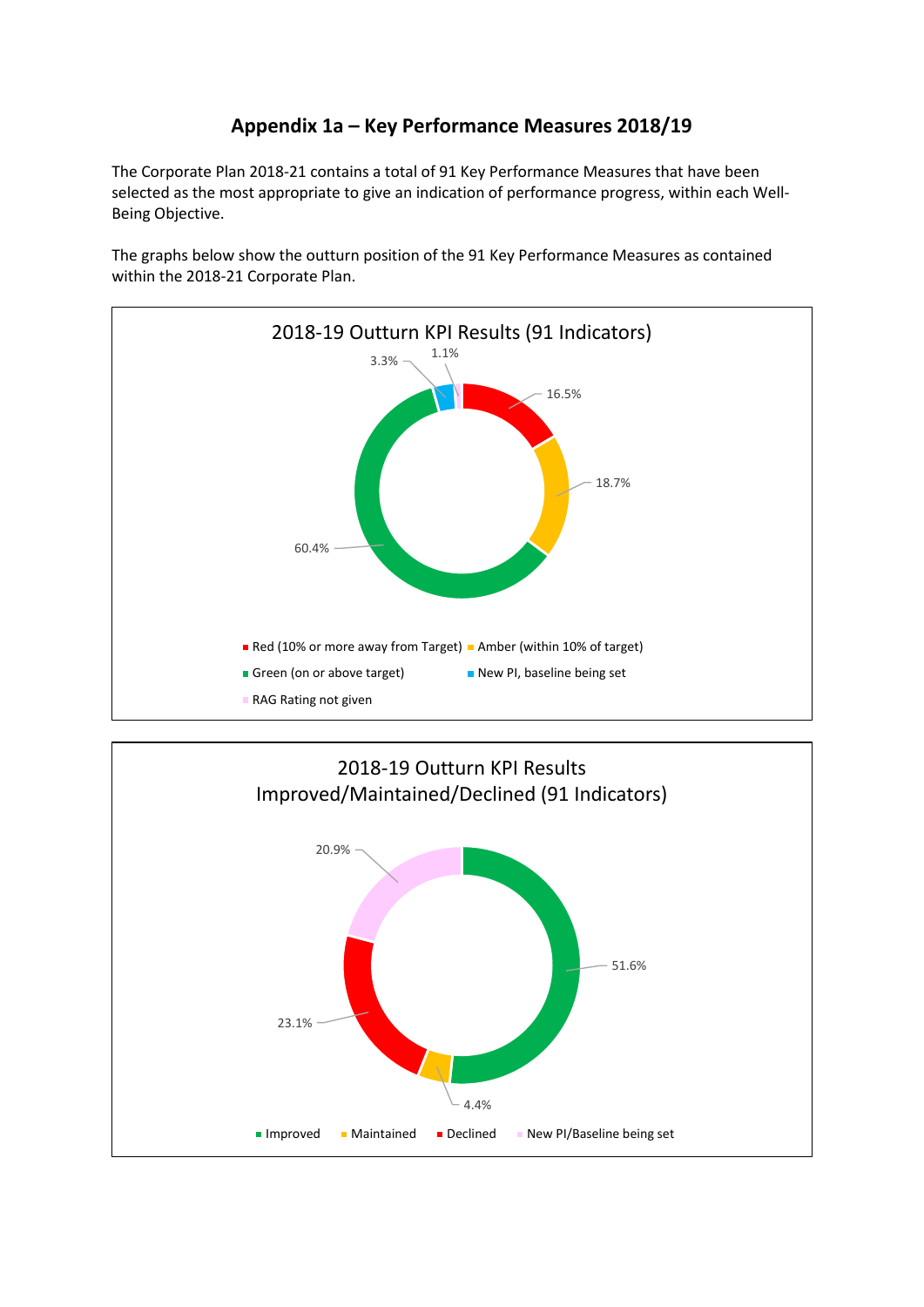## **Well-being Objective 1.1: Cardiff is a great place to grow up**

| <b>Performance Measure</b>                                                                                                                                                     | <b>Result</b><br>2017/18<br>(Academic<br>Year<br>2016/17) | <b>Result</b><br>2018/19<br>(Academic<br>Year<br>2017/18 | <b>Target</b><br>2018/19<br>(Academic<br>Year<br>2017/18 | Have we improved? |
|--------------------------------------------------------------------------------------------------------------------------------------------------------------------------------|-----------------------------------------------------------|----------------------------------------------------------|----------------------------------------------------------|-------------------|
| The percentage of schools categorised as<br>'Green' - Primary                                                                                                                  | 53.06%                                                    | 56.4%                                                    | 58%                                                      | Yes               |
| The percentage of schools categorised as<br>'Green' - Secondary                                                                                                                | 38.89%                                                    | 50.0%                                                    | 44%                                                      | Yes               |
| The percentage of schools categorised as<br>'Green' - Special                                                                                                                  | 28.57%                                                    | 50.0%                                                    | 71%                                                      | Yes               |
| The Average Capped Nine Points Score<br>achieved by Key Stage 4 pupils                                                                                                         | 360.7                                                     | 366                                                      | 370                                                      | Yes               |
| The percentage of pupils achieving the<br>Level 2+ threshold at the end of Key Stage<br>4 (pupils achieving 5 GCSEs A*-C including<br><b>English or Welsh and Mathematics)</b> | 58.50%                                                    | 60.4%                                                    | 65%                                                      | Yes               |
| The percentage of pupils achieving the<br>Level 1 threshold at the end of Key Stage 4<br>$(5 GCSEs A*-G)$                                                                      | 93.20%                                                    | 94.2%                                                    | 95.4%                                                    | Yes               |
| The percentage of pupils achieving the<br>Core Subject Indicator (CSI) at the end of<br>Key Stage 2                                                                            | 89.40%                                                    | 90.2%                                                    | 90.2%                                                    | Yes               |
| The attainment gap in the Core Subject<br>Indicator at the end of Key Stage 2 for<br>those eligible for Free School Meals (FSM)<br>and those not.                              | 13                                                        | 9.6                                                      | 12                                                       | Yes               |
| The attainment gap in the Level 2+<br>threshold at the end of Key Stage 4 for<br>those eligible for Free School Meals (FSM)<br>and those not.                                  | 32.9                                                      | 30.5                                                     | 30                                                       | Yes               |
| The percentage of children securing one of<br>their first three choices of school<br>placement - Primary                                                                       | 94%                                                       | 95%                                                      | 95%                                                      | Yes               |
| The percentage of children securing one of<br>their first three choices of school<br>placement - Secondary                                                                     | 82%                                                       | 82%                                                      | 82%                                                      | Maintained        |
| The percentage of Year 11 leavers making a<br>successful transition from compulsory<br>schooling to education, employment or<br>training                                       | 98.40%                                                    | 98.10%                                                   | 98.5%                                                    | No                |
| The percentage attendance - Primary                                                                                                                                            | 95.0%                                                     | 94.8%                                                    | 95.2%                                                    | No                |
| The percentage attendance - Secondary                                                                                                                                          | 94%                                                       | 94.0%                                                    | 94.5%                                                    | Maintained        |
| The percentage of Children Looked After<br>by Cardiff Council that achieve the Level 2+<br>threshold at the end of Key Stage 4                                                 | 0%                                                        | 14.3%                                                    | 25%                                                      | Yes               |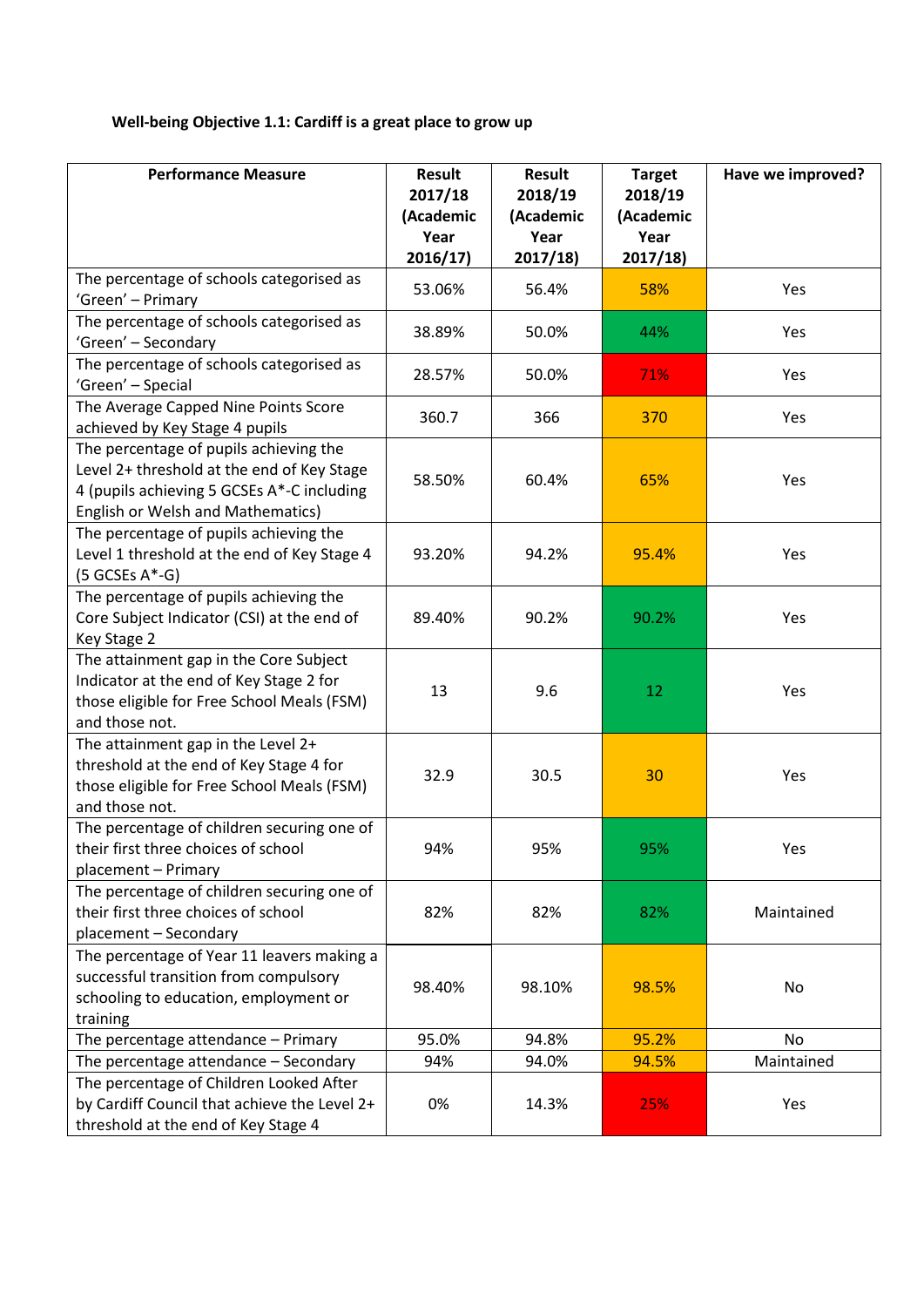| The percentage of Children Looked After<br>by Cardiff Council that achieve the Core | 78%   | 84.20% | 77%        | Yes |
|-------------------------------------------------------------------------------------|-------|--------|------------|-----|
| Subject Indicator at the end of Key Stage 2                                         |       |        |            |     |
| The percentage of children in regulated                                             | 60.9% | 56.6%  | <b>63%</b> | No. |
| placements who are placed in Cardiff                                                |       |        |            |     |
| The number of schools designated as                                                 | 17    | 35     | 22         | Yes |
| Rights Respecting Schools in Cardiff                                                |       |        |            |     |
| The percentage attendance of looked after                                           | 95.4% | 89.9%  | 95%        | No. |
| pupils whilst in care in secondary schools                                          |       |        |            |     |
| The percentage of all care leavers in                                               |       |        |            |     |
| education, training or employment 12                                                | 49.4% | 40.0%  | <b>62%</b> | No. |
| months after leaving care                                                           |       |        |            |     |

| 20%                          | 45%                  |                            |                        | 35% |                         |
|------------------------------|----------------------|----------------------------|------------------------|-----|-------------------------|
|                              |                      |                            |                        |     |                         |
| <b>Red (10% or more away</b> | Amber (within 10% of | Green (on or above target) |                        |     | RAG not appropriate (0) |
| from target) (4)             | target) (9)          |                            | Baseline being set (0) |     |                         |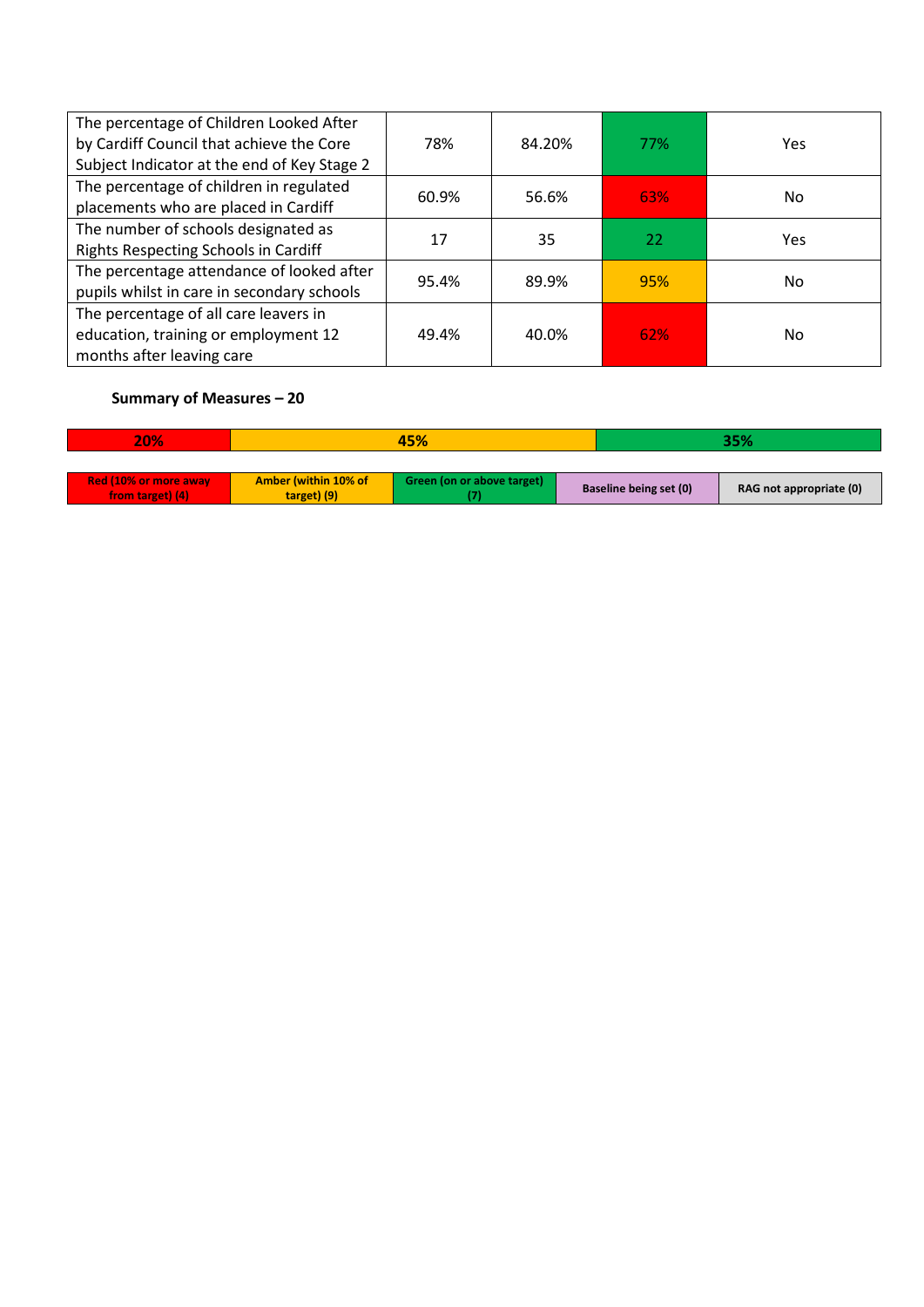## **Well-being Objective 1.2: Cardiff is a great place to grow older**

| <b>Performance Measure</b>                                                                                                                          | <b>Result</b><br>2017/18     | <b>Result</b><br>2018/19 | <b>Target</b><br>2018/19                          | Have we improved? |
|-----------------------------------------------------------------------------------------------------------------------------------------------------|------------------------------|--------------------------|---------------------------------------------------|-------------------|
| Adults who are satisfied with the care and<br>support they received                                                                                 | <b>Definition</b><br>Amended | 82.8%<br>Indicative      | <b>New</b><br>indicator,<br>baseline<br>being set | N/A               |
| Adults reporting that they felt involved in<br>any decisions made about their care and<br>support                                                   | <b>Definition</b><br>Amended | 77.1%<br>Indicative      | <b>New</b><br>indicator,<br>baseline<br>being set | N/A               |
| The percentage of clients who felt able to<br>live independently in their homes following<br>support from the Independent Living<br><b>Services</b> | New Indicator                | 99%                      | 95%                                               | New Indicator     |
| The percentage of adults who completed a<br>period of re-ablement and have a reduced<br>package of care and support 6 months later                  | New Indicator                | 83.9%                    | <b>New</b><br>indicator,<br>baseline<br>being set | N/A               |
| The percentage of new cases dealt with<br>directly at First Point of Contact (FPOC) with<br>no onward referral to Adult Services                    | 73.8%                        | 75.30%                   | 72%                                               | Yes               |
| The average number of calendar days taken<br>to deliver a Disabled Facilities Grant (from<br>first contact to payment date)                         | 182                          | 194                      | 190                                               | <b>No</b>         |
| The percentage of Telecare calls resulting in<br>an ambulance being called out                                                                      | 5%                           | 6.64%                    | 10%                                               | Not appropriate   |
| The percentage of people who feel<br>reconnected into their community through<br>intervention from day opportunities                                | 76%                          | 86%                      | 70%                                               | Yes               |

| 12.5%                        | 37.5%                       |                            | 37.5%                         | 12.5%                   |  |
|------------------------------|-----------------------------|----------------------------|-------------------------------|-------------------------|--|
|                              |                             |                            |                               |                         |  |
| <b>Red (10% or more away</b> | <b>Amber (within 10% of</b> | Green (on or above target) | <b>Baseline being set (3)</b> |                         |  |
| from target) (0)             | $target)$ (1)               |                            |                               | RAG not appropriate (1) |  |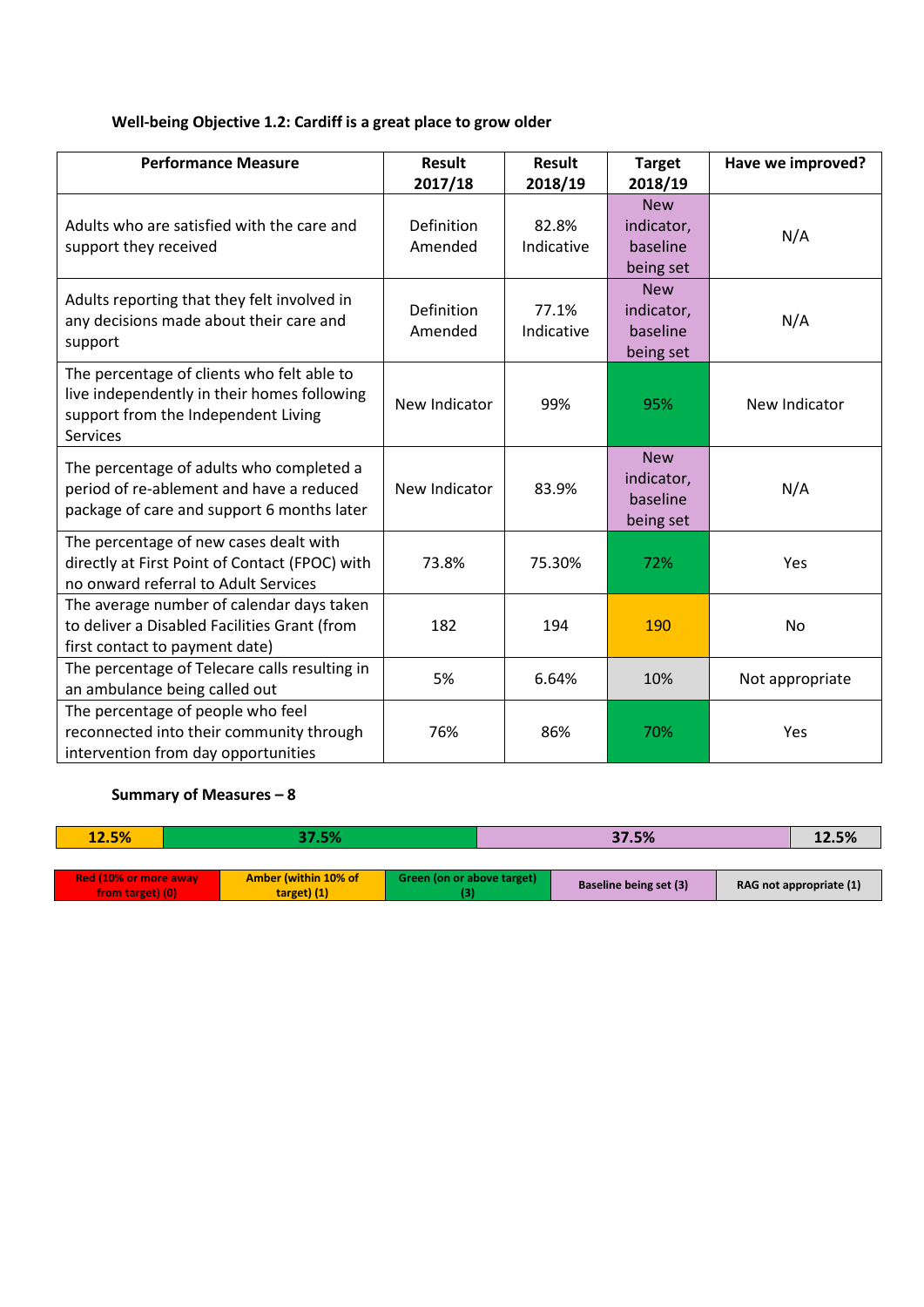## **Well-being Objective 1.3: Supporting people out of poverty**

| <b>Performance Measure</b>                   | <b>Result</b><br>2017/18 | Result<br>2018/19 | <b>Target</b><br>2018/19 | Have we improved? |
|----------------------------------------------|--------------------------|-------------------|--------------------------|-------------------|
|                                              |                          |                   |                          |                   |
| The number of people receiving into work     | <b>New</b>               | 45,497            | 43,000                   | New Indicator     |
| advice through the gateway                   | Indicator                |                   |                          |                   |
| The number of clients that have been         |                          |                   |                          |                   |
| supported into employment having             | <b>New</b>               | 787               | 623                      | New Indicator     |
| received tailored support through the        | Indicator                |                   |                          |                   |
| gateway                                      |                          |                   |                          |                   |
| The number of employers that have been       | <b>New</b>               |                   |                          |                   |
| assisted by the Council's employment         | Indicator                | 211               | 80                       | New Indicator     |
| support service                              |                          |                   |                          |                   |
| The number of opportunities created for      |                          |                   |                          |                   |
| paid apprenticeships and traineeships        | 123                      | 181               | 100                      | Yes               |
| within the Council                           |                          |                   |                          |                   |
| The number of customers supported and        |                          |                   |                          |                   |
| assisted with their claims for universal     | 679                      | 5,375             | 1,500                    | Yes               |
| credit                                       |                          |                   |                          |                   |
| Additional weekly benefit identified for     | £15.1m                   | £16.1m            | £13m                     | Yes               |
| clients of the City Centre Advice Team       |                          |                   |                          |                   |
| The number of rough sleepers assisted into   | 204                      | 157               | 168                      | No                |
| accommodation                                |                          |                   |                          |                   |
| The % of households threatened with          |                          |                   |                          |                   |
| homelessness successfully prevented from     | 73%                      | 77%               | 60%                      | Yes               |
| becoming homeless                            |                          |                   |                          |                   |
| The % of people who experienced              |                          |                   |                          |                   |
| successful outcomes through the              | 83.65%                   | 81.75%            | 70%                      | <b>No</b>         |
| <b>Homelessness Reconnection Service</b>     |                          |                   |                          |                   |
| The % of clients utilising Housing First for | <b>New</b>               |                   |                          |                   |
| whom the cycle of homelessness was           | Indicator                | 94%               | 50%                      | New Indicator     |
| broken                                       |                          |                   |                          |                   |

| <b>10%</b>                                | 90% |                                            |                            |                        |                         |  |  |
|-------------------------------------------|-----|--------------------------------------------|----------------------------|------------------------|-------------------------|--|--|
|                                           |     |                                            |                            |                        |                         |  |  |
| Red (10% or more away<br>from target) (0) |     | <b>Amber (within 10% of</b><br>target) (1) | Green (on or above target) | Baseline being set (0) | RAG not appropriate (0) |  |  |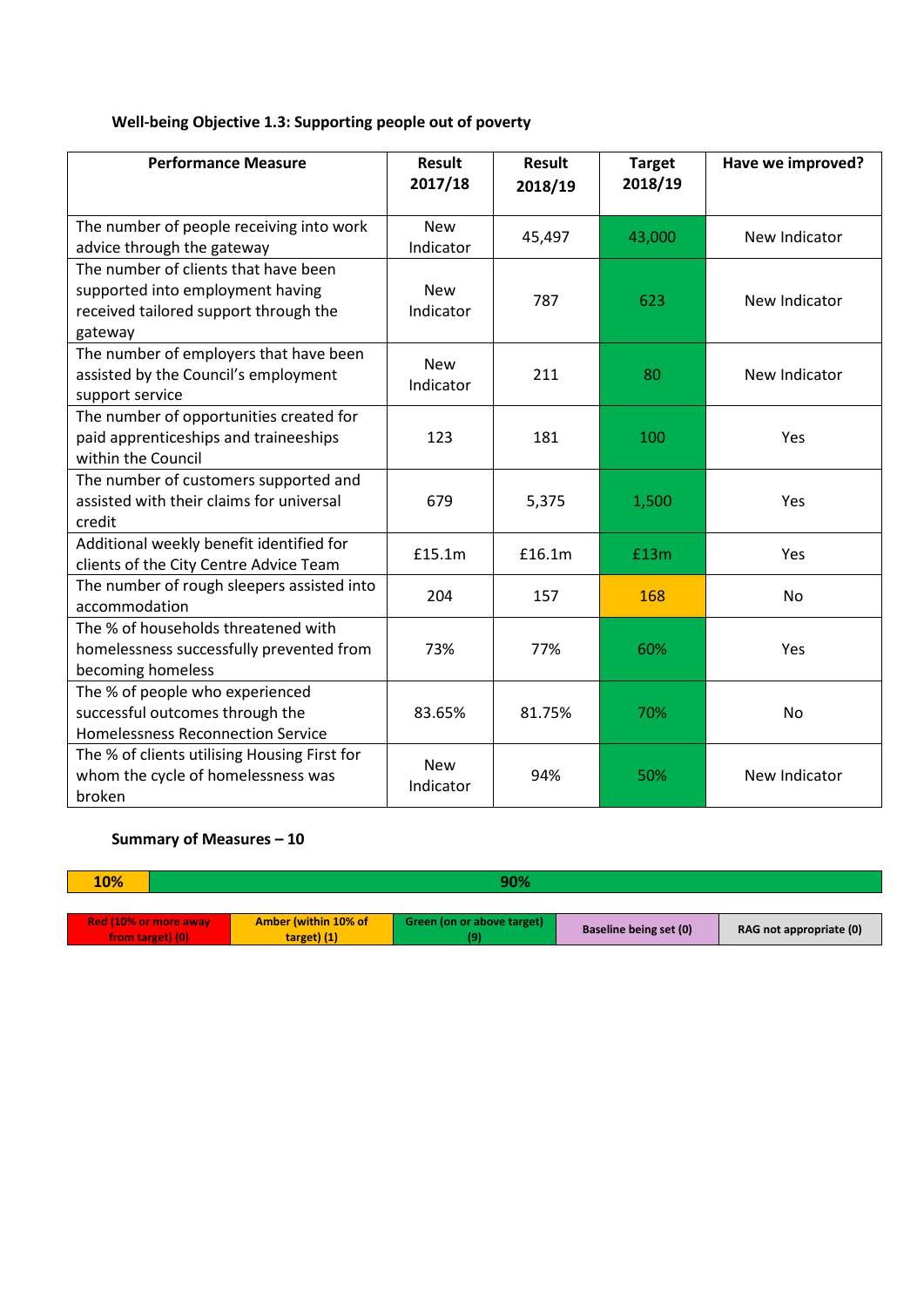## **Well-being Objective 1.4: Safe, confident and empowered communities**

| <b>Performance Measure</b>                                                                                                                                                                                     | Result<br>2017/18       | <b>Result</b><br>2018/19 | <b>Target</b><br>2018/19      | Have we improved? |
|----------------------------------------------------------------------------------------------------------------------------------------------------------------------------------------------------------------|-------------------------|--------------------------|-------------------------------|-------------------|
| The percentage of Council Staff completing<br><b>Safeguarding Awareness Training</b>                                                                                                                           | <b>New</b><br>Indicator | 54.55%                   | 50%                           | New Indicator     |
| The percentage of Council staff completing the<br>Level 1 online module of the National Training<br>Framework on violence against women, domestic<br>abuse and sexual violence as a percentage of all<br>staff | 9.88%                   | 51.49%                   | 100%                          | Not Appropriate   |
| The total number of children and adults in need<br>of care and support using the Direct Payments<br>Scheme (local)                                                                                             | 908                     | 966                      | 910                           | Yes               |
| The percentage of Children's Services Social Work<br>Vacancies                                                                                                                                                 | 23.2%                   | 30.4%                    | 18%                           | No                |
| The number of children entering the Criminal<br>Justice System                                                                                                                                                 | 75                      | 105                      | 71                            | No                |
| The percentage of customers satisfied with<br>completed regeneration projects                                                                                                                                  | 91%                     | 93.20%                   | 70%                           | Yes               |
| The number of visitors to libraries and Hubs<br>across the city                                                                                                                                                | 3.3 <sub>m</sub>        | 3.4m                     | 3.3 <sub>m</sub>              | Yes               |
| The percentage of customers who agreed with<br>the statement 'Overall the Hub met my<br>requirements/I got what I needed'                                                                                      | 98%                     | 98%                      | 95%                           | Maintained        |
| The number of visits (hits) to the volunteer portal                                                                                                                                                            | <b>New</b><br>Indicator | 70,856                   | 50,000                        | New Indicator     |
| The number of Council employees who have<br>undertaken Welsh Language Awareness training                                                                                                                       | 259                     | 407                      | Increase<br>current<br>levels | Yes               |
| The number of Council employees who have<br>undertaken Welsh Language training                                                                                                                                 | 175                     | 201                      | Increase<br>current<br>levels | Yes               |
| The number of Green Flag Parks and Open Spaces                                                                                                                                                                 | 11                      | 12                       | 12                            | <b>Yes</b>        |
| The number of volunteer hours committed to<br>parks and green spaces                                                                                                                                           | 17,149                  | 20,488                   | 18,000                        | Yes               |
| The number of individuals participating in parks/<br>outdoor sport                                                                                                                                             | 155,464                 | 232,865                  | 170,000                       | Yes               |
| Total number of children aged 7-16 engaged in<br>Sport Cardiff-led activities                                                                                                                                  | 27,338                  | 25,765                   | 30,000                        | No                |
| The number of attendances at our leisure<br>facilities                                                                                                                                                         | 1,454,755               | 1,464,635                | 1.499m                        | Yes               |
| <b>Attendance at Commercial Venues</b>                                                                                                                                                                         | <b>New</b><br>Indicator | 910,517                  | 879,800                       | New Indicator     |

| 23.5%                                            | 5.9%                                  |                                    |                        |                         |
|--------------------------------------------------|---------------------------------------|------------------------------------|------------------------|-------------------------|
|                                                  |                                       |                                    |                        |                         |
| <b>Red (10% or more away</b><br>from target) (4) | Amber (within 10% of<br>$target)$ (1) | Green (on or above target)<br>[12] | Baseline being set (0) | RAG not appropriate (0) |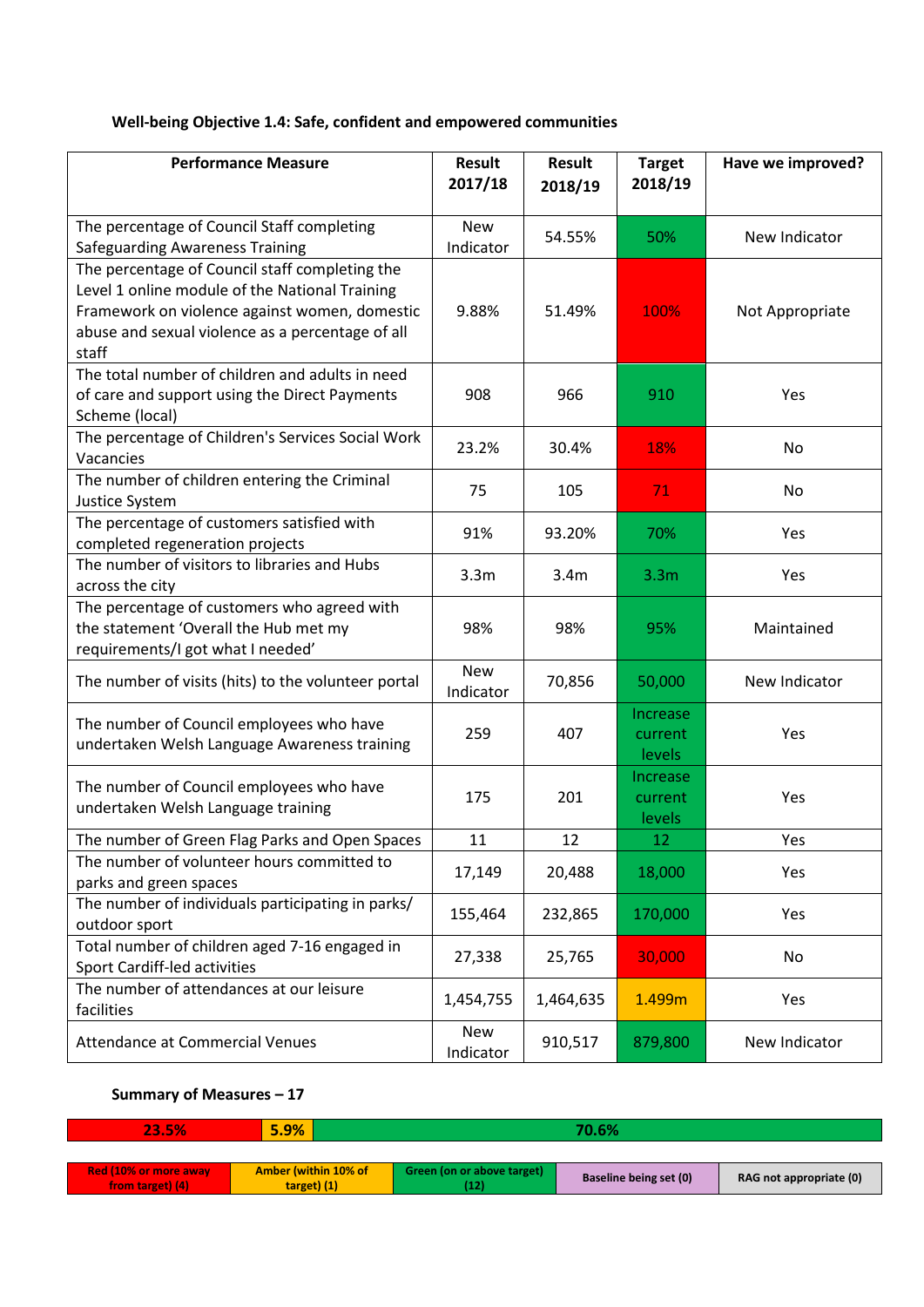## **Well-being Objective 2.1: A capital city that works for Wales**

| <b>Performance Measure</b>                                                                      | Result<br>2017/18 | Result<br>2018/19 | <b>Target</b><br>2018/19                  | Have we improved?                                                                                                                                    |
|-------------------------------------------------------------------------------------------------|-------------------|-------------------|-------------------------------------------|------------------------------------------------------------------------------------------------------------------------------------------------------|
| New and safeguarded jobs in businesses<br>supported by the Council, financially or<br>otherwise | 4,904             | 2,070             | 500                                       | No.                                                                                                                                                  |
| The amount of 'Grade A' office space<br>committed to in Cardiff (sq. ft.)                       | 366,000           | $\mathbf{0}$      | 150,000                                   | A two-year period<br>target was set for this<br>indicator in 2017/18<br>i.e. 300,000. This was<br>exceeded in Year 1<br>with a result of<br>366,000. |
| Number of staying visitors                                                                      | 2.062m            | 2.065m            | 2% Increase<br>(Approx.<br>40,000)        | <b>Yes</b>                                                                                                                                           |
| Total visitor numbers                                                                           | 22.05m            | 22.17m            | <b>3% Increase</b><br>(Approx.<br>630,000 | <b>Yes</b>                                                                                                                                           |

| 50%                                              |                                            |                            | <b>50%</b>             |                         |  |
|--------------------------------------------------|--------------------------------------------|----------------------------|------------------------|-------------------------|--|
|                                                  |                                            |                            |                        |                         |  |
| <b>Red (10% or more away</b><br>from target) (2) | <b>Amber (within 10% of</b><br>target) (0) | Green (on or above target) | Baseline being set (0) | RAG not appropriate (0) |  |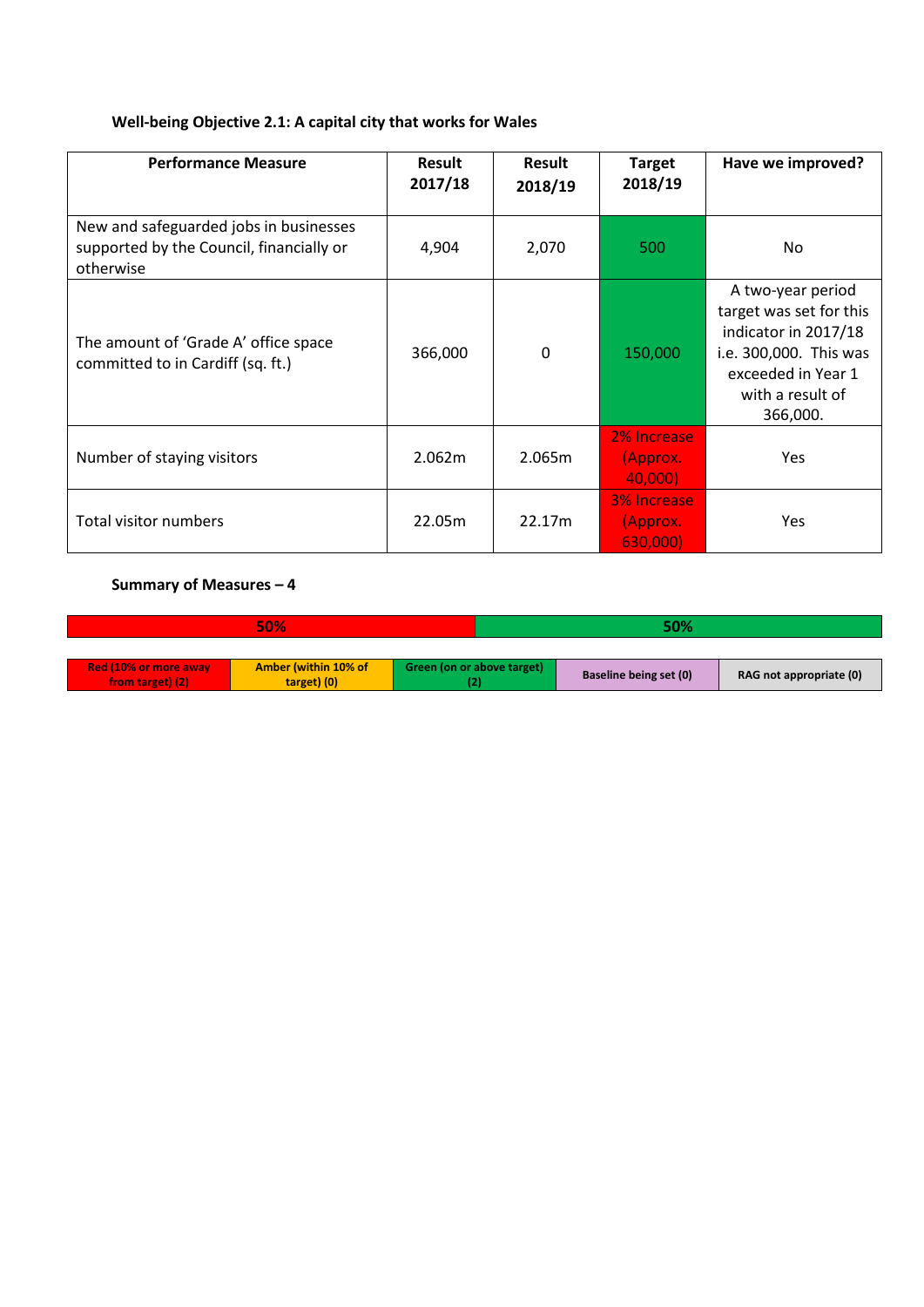# **Well-being Objective 3.1: Cardiff grows in a resilient way**

| <b>Performance Measure</b>                                                                                                | <b>Result</b><br>2017/18 | <b>Result</b><br>2018/19 | <b>Target</b><br>2018/19 | Have we<br>improved?                                                                                                                                                                                                  |
|---------------------------------------------------------------------------------------------------------------------------|--------------------------|--------------------------|--------------------------|-----------------------------------------------------------------------------------------------------------------------------------------------------------------------------------------------------------------------|
| The percentage of municipal waste<br>collected and prepared for re-use and / or<br>recycled                               | 58.26%                   | 59.2%                    | 62%                      | Yes                                                                                                                                                                                                                   |
| The maximum permissible tonnage of<br>biodegradable municipal waste sent to<br>landfill (tonnes)                          | 758                      | 3,699                    | <33,557 tonnes           | No                                                                                                                                                                                                                    |
| Number of investigations and enforcement<br>actions per month                                                             | <b>New</b><br>Indicator  | 16,307                   | 250 per month            | New Indicator                                                                                                                                                                                                         |
| Number of education and engagement<br>actions per month                                                                   | <b>New</b><br>Indicator  | 6,866                    | 250 per month            | New Indicator                                                                                                                                                                                                         |
| Modal Split for All Journeys by 2026:<br>Proportion of People Travelling to Work by<br><b>Sustainable Transport Modes</b> | 45.80%                   | 48.1%                    | 46.3%                    | Yes                                                                                                                                                                                                                   |
| Percentage reduction in carbon dioxide<br>emissions from Council buildings                                                | 13.53%                   | 9.37%                    | 2%                       | No                                                                                                                                                                                                                    |
| The level of NO <sub>2</sub> across the city                                                                              | <b>New</b><br>Indicator  | $28\mu g/m^3$            | $35\mu g/m^3$            | New Indicator                                                                                                                                                                                                         |
| Percentage of principal (A) roads that are<br>in overall poor condition                                                   | 3.70%                    | 3.50%                    | 5%                       | Yes                                                                                                                                                                                                                   |
| Percentage of non-principal/classified (B)<br>roads that are in overall poor condition                                    | 5.60%                    | 4.70%                    | 7%                       | Yes                                                                                                                                                                                                                   |
| Percentage of non-principal/classified (C)<br>roads that are in overall poor condition                                    | 6.0%                     | 5.80%                    | 7%                       | Yes                                                                                                                                                                                                                   |
| Total number of new Council homes<br>completed and provided                                                               | <b>New</b><br>Indicator  | 65                       | 200                      | New Indicator<br>We are on target to<br>deliver at least<br>1,000 Council<br>homes by 2022.<br>Due to the nature<br>of the programme,<br>the later years will<br>see higher<br>numbers of<br>properties<br>completed. |
| Percentage of householder planning<br>applications determined within agreed<br>time periods                               | 95.62%                   | 92.86%                   | 80%                      | No                                                                                                                                                                                                                    |
| The percentage of major planning<br>applications determined within agreed<br>time periods                                 | 77.14%                   | 86.67%                   | 25%                      | Yes                                                                                                                                                                                                                   |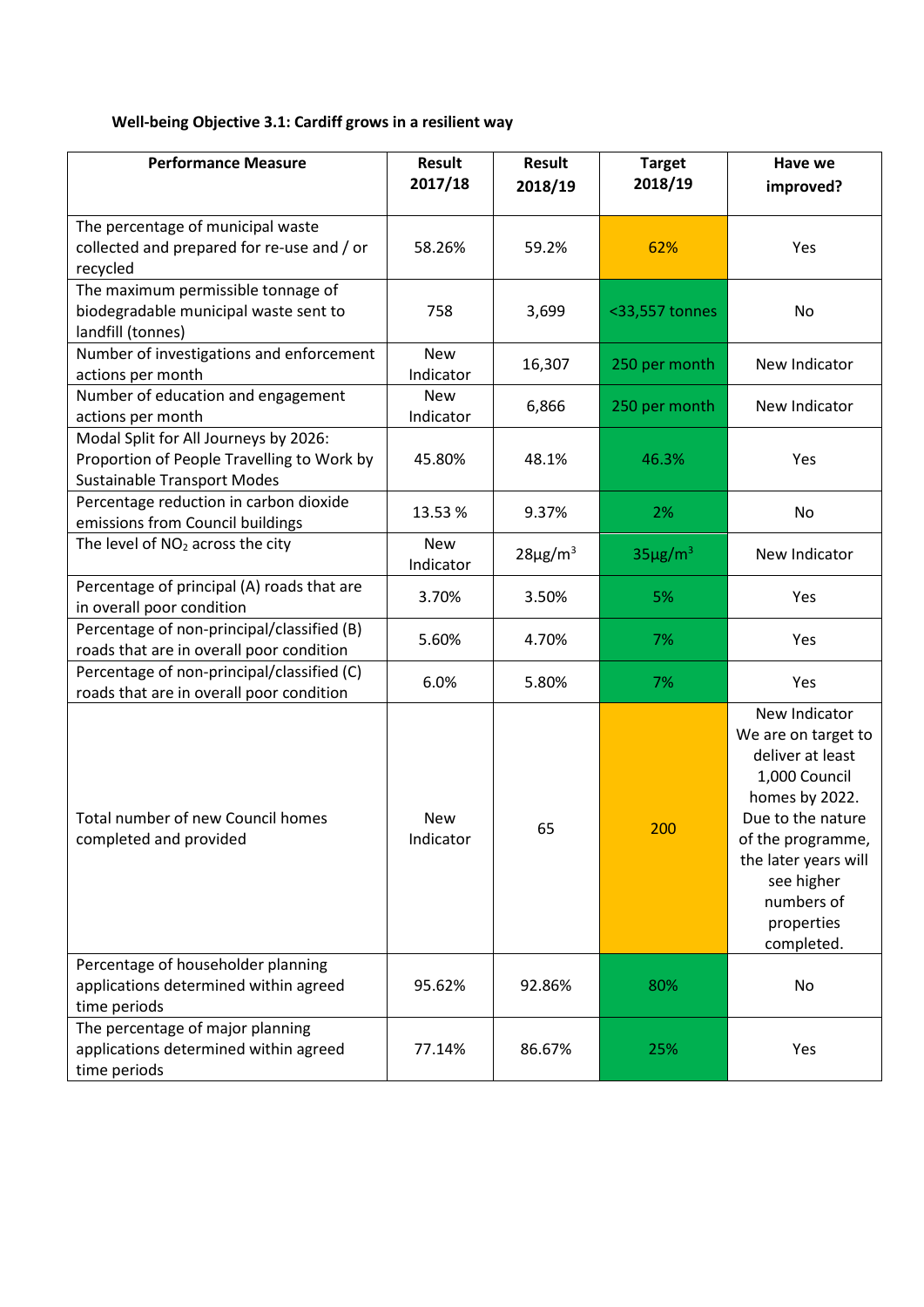| The percentage of affordable housing at<br>completion stage provided in a<br>development on greenfield sites | <b>New</b><br>Indicator | 14%    | 30% | New Indicator<br>The delivery of<br>affordable housing<br>on greenfield sites<br>is set in the Local<br>Development Plan<br>over a 12-year<br>period from 2014<br>to 2026. Between<br>2014 and 2019,<br>1,010 homes have<br>been completed<br>and the remainder<br>will be delivered<br>through sites that<br>have planning<br>permission. |
|--------------------------------------------------------------------------------------------------------------|-------------------------|--------|-----|--------------------------------------------------------------------------------------------------------------------------------------------------------------------------------------------------------------------------------------------------------------------------------------------------------------------------------------------|
| The percentage of affordable housing at<br>completion stage provided in a<br>development on brownfield sites | <b>New</b><br>Indicator | 21%    | 20% | New Indicator                                                                                                                                                                                                                                                                                                                              |
| The percentage of highways inspected by<br>the Authority of a high or acceptable<br>standard of cleanliness  | 94.24%                  | 90.79% | 90% | No                                                                                                                                                                                                                                                                                                                                         |
| The percentage of reported fly tipping<br>incidents cleared within 5 working days                            | 99.04%                  | 99.33% | 90% | Yes                                                                                                                                                                                                                                                                                                                                        |
| The percentage of reported fly tipping<br>incidents which lead to enforcement<br>activity                    | 80.43%                  | 90.92% | 70% | Yes                                                                                                                                                                                                                                                                                                                                        |

| 16.7%                                            | 83.3%                               |                                   |                        |                         |  |
|--------------------------------------------------|-------------------------------------|-----------------------------------|------------------------|-------------------------|--|
|                                                  |                                     |                                   |                        |                         |  |
| <b>Red (10% or more away</b><br>from target) (0) | Amber (within 10% of<br>target) (3) | Green (on or above target)<br>15) | Baseline being set (0) | RAG not appropriate (0) |  |